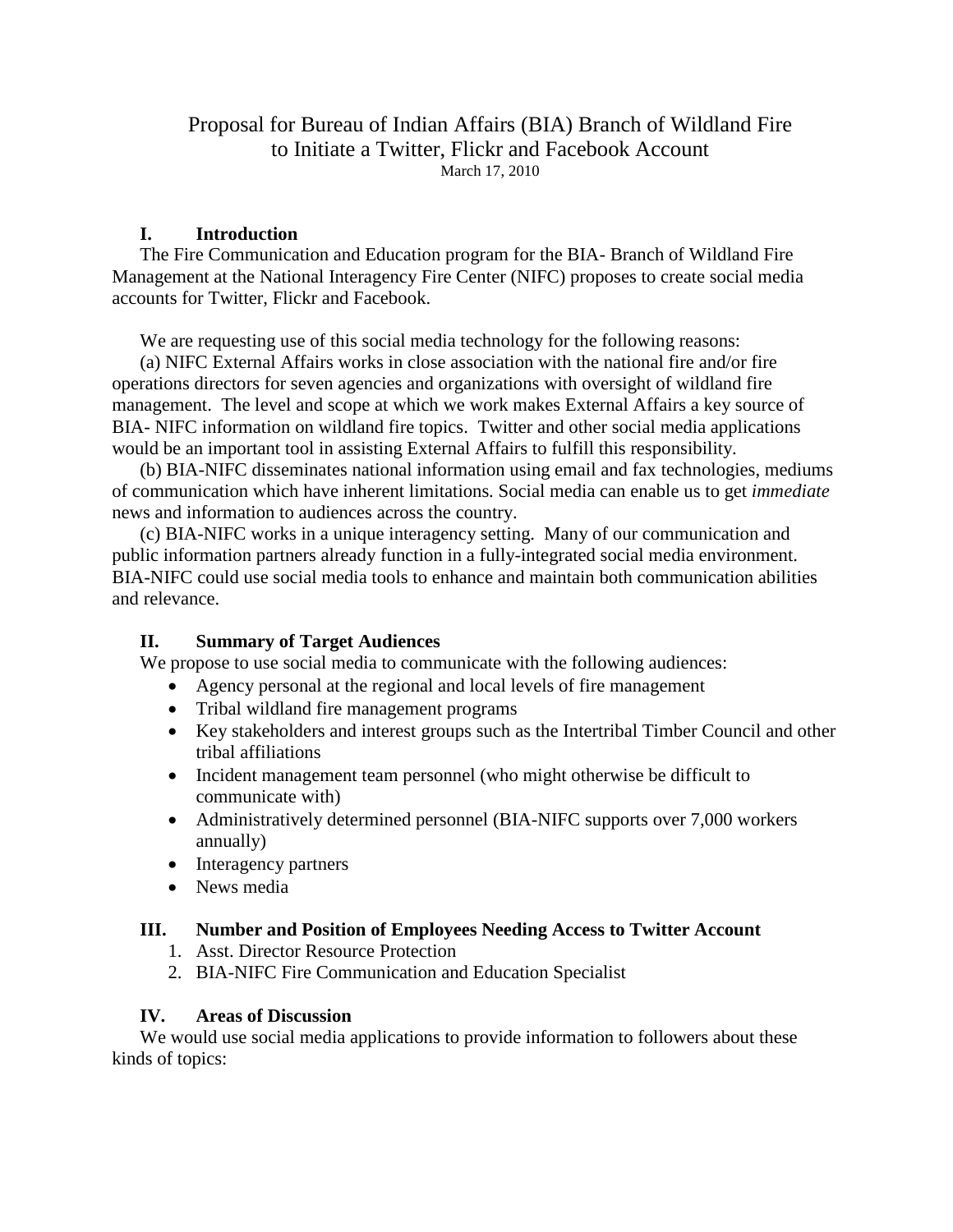- 1. **Special Events.** Twitter would enable NIFC to inform followers of visits to NIFC by departmental officials, news conferences, and special on-base events, for example. A controlled broadcast or news feed would allow us to engage with our audiences to provide follow up information and gain a better understanding of what our audiences know of Indian Country. Flickr would allow Indian Country to post and share pictures with tribal programs and our interagency partners. Facebook would allow us to share immediate success stories about what is taking place in Indian Country fire management and engage with our audiences more transparently.
- 2. **Announcements of national decisions, policy changes, etc.** We propose to use Twitter to announce information such as success story announcements, website updates, changes in National Preparedness levels, or the declaration of an Emergency Support Function involving fire personnel under the National Response Framework. Twitter may be used to announce regionally significant events involving the wildland fire community. Flickr may be used to display photographs or videos from regionally significant events involving the wildland fire community.
- 3. **Incidents of national significance.** Some wildfires take on national significance when they involve fatalities, massive evacuations, or destruction of treasured landscapes or properties. NIFC agencies, like BIA-NIFC, can better position ourselves as sources of national information and perspective using the immediacy provided by Twitter. It may also be used to link to other wildland fire management programs such as InciWeb, which tweets updates for wildfires that have an Incident Management Organization assigned to manage large incidents. Flickr may be used to display photographs or videos from wildland incidents, or news involving the wildland fire community.
- 4. **Assisting field units with the spread of key information.** BIA-NIFC may use Twitter and Flickr capability to occasionally assist Regional Field offices with the dissemination of time-critical information, when they have no other avenues to accomplish that goal. An example of this would be announcing the availability of new fire application software updates.
- 5. **Monitoring of Information.** Often, key, time sensitive information is posted on Twitter as soon as notifications are made. The ability to monitor social media is an additional avenue to connect with the field's activities and our audiences concerns.

### **V. Guidelines**

There are no social media guidelines approved for Indian Affairs (IA) at this time, therefore per DOI Policy; the following principles will be employed when using publicfacing social media services in an official capacity within IA.

- 1. BIA-NIFC will not release any bureau related information that is not considered public information. The discussion of sensitive, proprietary, or classified information is strictly prohibited. This rule applies even in circumstances where password or other privacy controls are implemented.
- 2. All third-party social media Web sites will be linked directly back to the BIA-NIFC website located at [www.bia.gov/nifc/.](http://www.bia.gov/nifc/)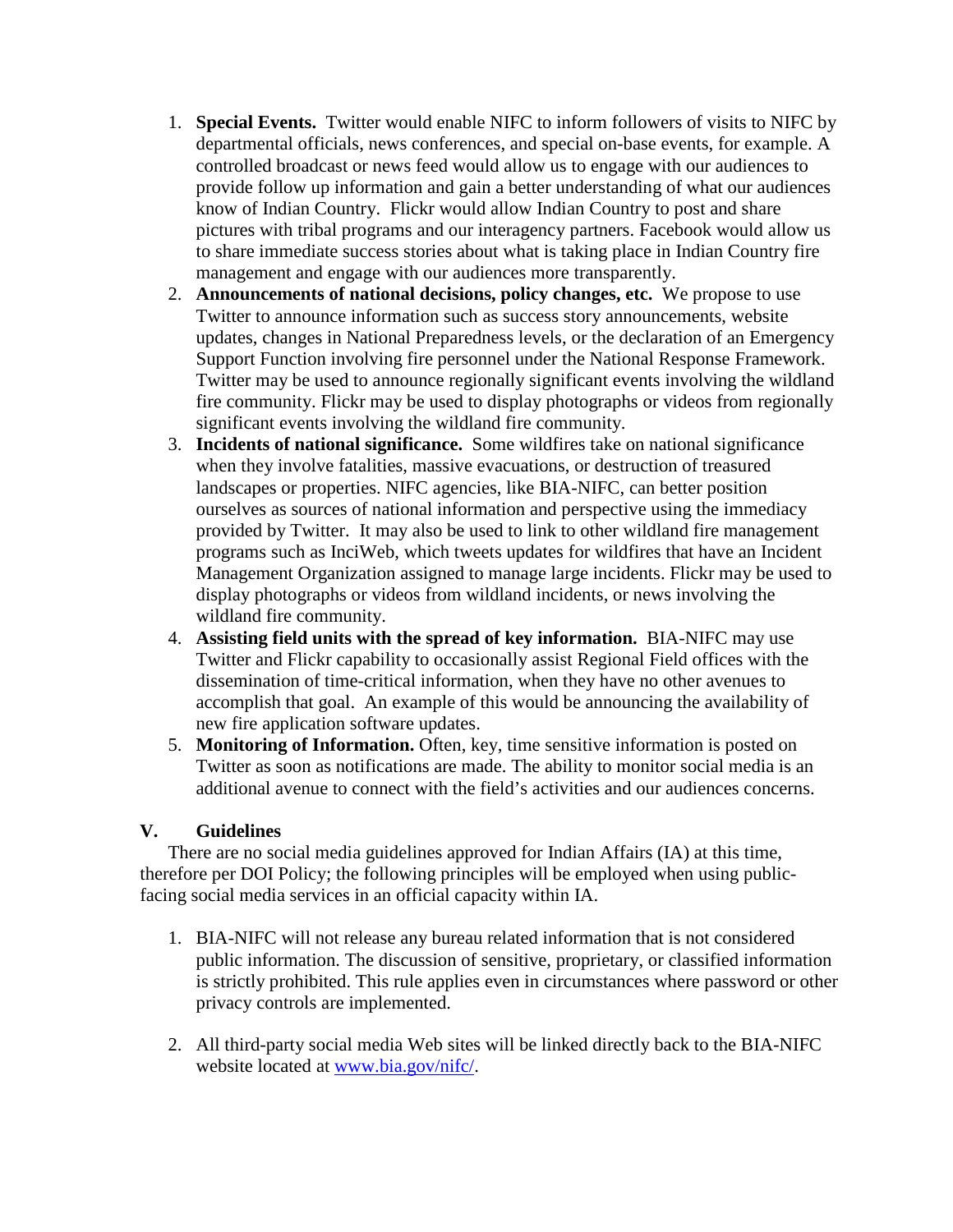- 3. When BIA-NIFC represents Indian Affairs in an official capacity, it is responsible for the content published on the social networking Web sites. BIA-NIFC is aware that content is considered in the public domain once it is posted, will be available for a long period of time, and can be published or discussed in the media.
- 4. BIA-NIFC will remain focused on our mission. If using social media tools to communicate with the public interferes with the primary duties of wildland fire management, we will end the use of social media.
- 5. We will honor and follow Indian Affairs and DOI Executive Branch conduct guidelines, such as the Appropriate Use of the Internet, Limited Personal Use of Government Equipment, and Standards of Ethical Conduct for Employees.

### **VI. Plan for Content Approval**

The Fire Director and Deputy Fire Director would ultimately have final approve of content for dissemination for all social media applications. Use of social media to release any sensitive information would be coordinated with Fire Management leadership and the Indian Affairs Public Affairs Office.

## **VII. Description of Value to BIA**

Social media capability would benefit BIA- NIFC in several ways:

- It would enable us to rapidly notify followers of events, decisions, incidents of national significance, and announcements.
- The cultural and social relevance of social media would boost our credibility and capability to reach certain audiences.
- It would help us respond to immediate questions from reporters, editors and bloggers.
- Twitter would assist us in framing issues, providing perspective and explaining situations in ways that head off potential issues.

### **VIII. Risk and Mitigation of Risk**

Risk 1: Release of incorrect, premature or unapproved information. We assess the risk of this happening as being low. All "tweets" originating from external affairs would be approved prior to release will be approved through the Fire Director or the Deputy.

Risk 2: Sensitive or embarrassing information gaining an uncontrolled foothold on the internet ("going viral"). We assess the risk of this happening as low. All information originating from BIA-NIFC would be approved prior release through the Fire Director or his Deputy.

# **IX. Impacts of Denial**

Denial of this proposal would not adversely impact the status quo, since we do not currently use social media applications. However, we see these applications as a natural extension of our developing web presence. Denial would prevent us from using a form of social media widely used by the news media, emergency responders and the general public. Denying a BIA-NIFC presence on social media applications ignores the time-critical nature of certain fire-related events, and it prevents us from using a communications technology millions of people are already using with great success.